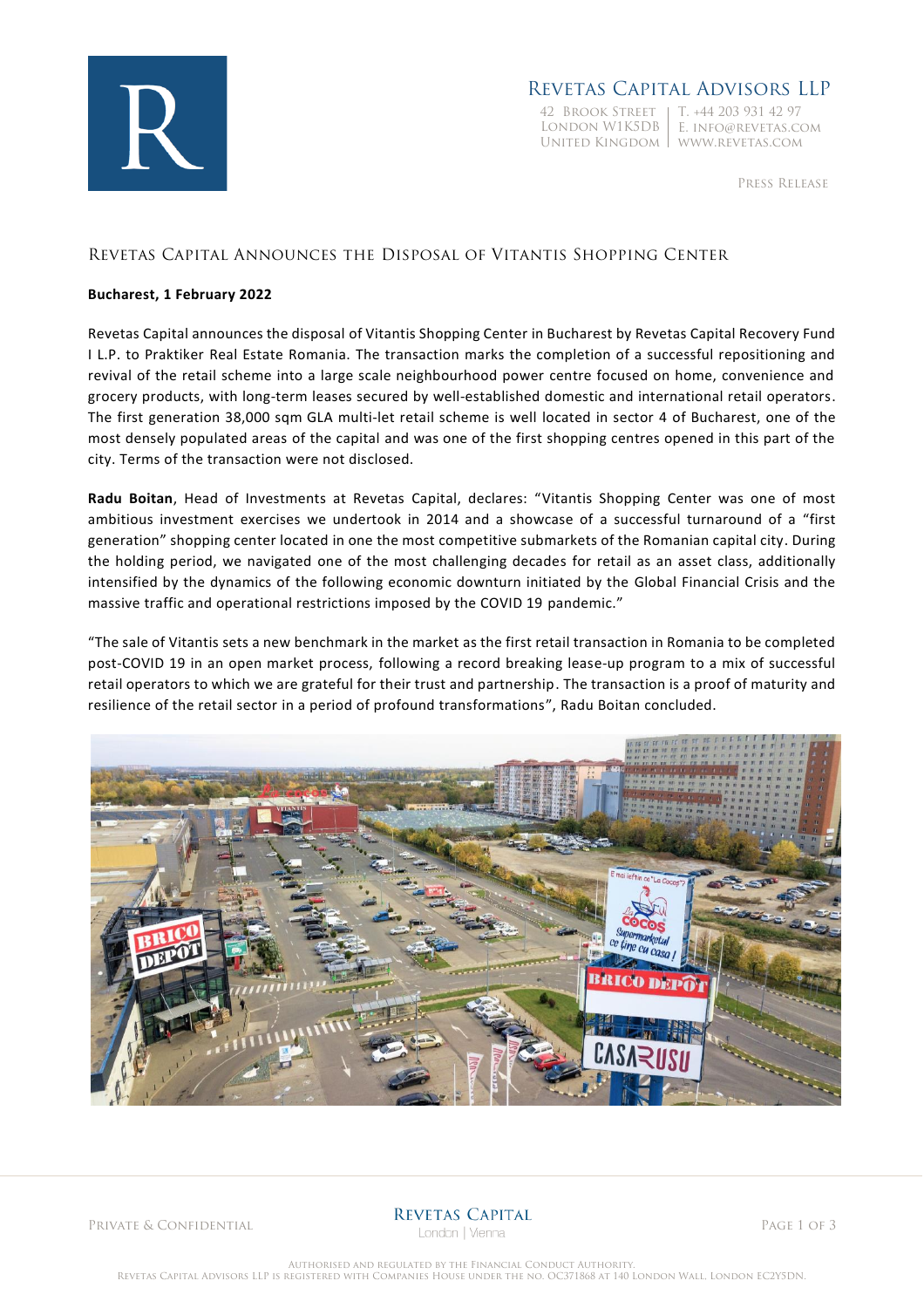

# Revetas Capital Advisors LLP

42 Brook Street T. +44 203 931 42 97

London W1K5DB E. info@revetas.com United Kingdom www.revetas.com

Press Release



*Vitantis Shopping Center, Bucharest, Romania*

**Oana Partenie**, Head of Property Management Romania at Ceres Management Services, added: "During the ownership, Revetas has successfully completed its investment mandate by focusing on the full repositioning of asset towards a large format family shopping experience catering to the local community , hosting a select mix of large size, well recognized operators, offering a wide array of convenience and home related products assortments to its large catchment area. The transaction also demonstrates the strong appetite and availability of liquidity for multi-let retail parks with strong fundamentals in the CEE region."

"Following the successful conclusion of the leasing program, Revetas has executed on a broad range of asset management initiatives and made significant improvements to the retail park, while remaining a stable partner for the community. Vitantis Shopping Center currently benefits from substantial improvements in the overall accessibility, including the state-of-the-art parking system, strongly focusing on creating a superior shopping experience for customers while continuing to optimize the tenant mix", Oana Partenie added.

Commenting on today's announcement, **Eric Assimakopoulos**, Founding Partner at Revetas, said, "This is the second recent portfolio exit for Revetas following the successful disposal of our office portfolio in Prague, Czech Republic. The whole journey from the acquisition of Vitantis in 2014 is a showcase of Revetas' execution capability, our team's passion to perform and our ability to deliver long-term value to all our stakeholders."

Revetas has been advised by Țuca Zbârcea & Asociații legal firm and JLL Romania provided the disposal consultancy services for the transaction.

1. Enquiries:

Eric Assimakopoulos (Founding Partner) [ea@revetas.com](mailto:ea@revetas.com)

Radu Boitan (Head of Investments) [rb@revetas.com](mailto:rb@revetas.com)

2. NOTES TO EDITORS:

#### **About Revetas:**

Revetas is a real estate investment advisor focusing on value-add assets in Central and Eastern Europe ('CEE'), which may be entangled in special situations. The firm was founded in 2012 and is led by Managing Partner Eric Assimakopoulos together with his senior management team, who have been operating in the region for over 18 years. The business operates from London, Vienna and Luxembourg.